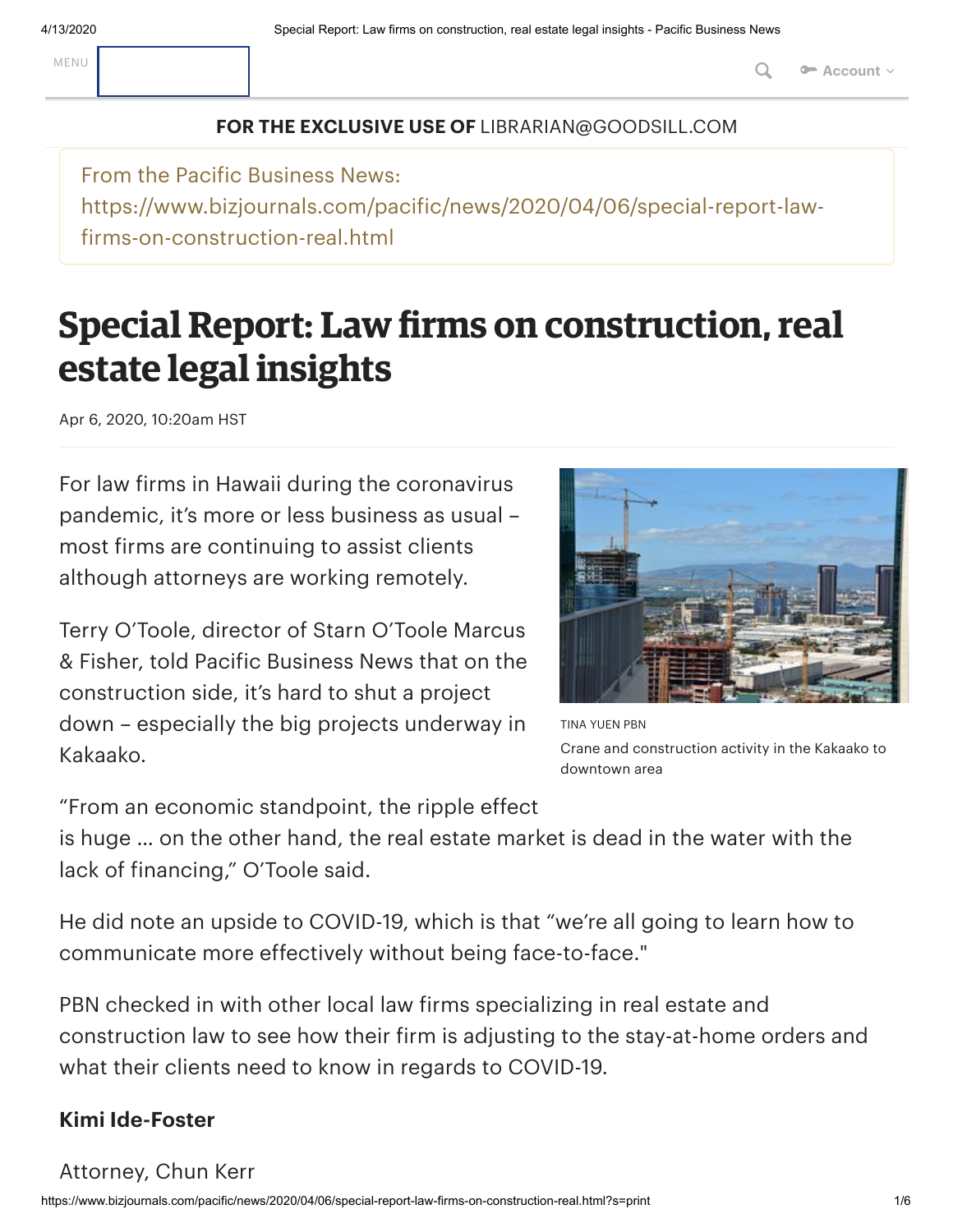**What key issues do property owners and landlords need to consider as they plan to confront the pandemic?** The most obvious answer is whether tenants, in the face of increasingly strict governmental directives, will be able to meet their rental obligations, and what rights and remedies landlords have if they cannot. On the flip side, landlords' ability to make mortgage loan payments may be affected due to interruptions in the normal cash flow from tenants.

Landlords should be prepared for reduced cash flow and tenants seeking reduced or abated rent or even seeking to get out of the lease entirely. Even if your tenants have not yet raised it, I would advise landlords to proactively seek legal counsel and reach out to their tenants on this issue. There is no clear answer on how these claims will play out in the courts, nor will there be any forthcoming anytime soon as the pandemic has greatly slowed down all judicial actions.

## **How is your firm communicating with your clients while social distancing?**

Chun Kerr LLP already had robust remote capabilities prior to the COVID-19 pandemic, so accessing our files and e-mail system is never a problem. Many of us have or will soon have access to our office phone lines in our homes, and of course there is Zoom, FaceTime, and other similar virtual meeting spaces. For us, it's more or less business as usual. We know that the pandemic is creating new challenges and a significant amount of uncertainty, so we work hard to ensure our clients enjoy the same level of communication and accessibility as they would any other time.

## **What percentage of your staff/attorneys are working remotely?**

100% – All attorneys and staff are working remotely, although we still require some contact with the office, such as to retrieve deliveries on a daily basis. When access to the office is necessary, we have implemented strict social distancing protocols to limit the possibility of any community transmission. We have also engaged cleaners to thoroughly clean and disinfect our offices to eliminate any potential contamination during this period.

# **Is your firm providing advisories to clients to address evolving legal considerations involving coronavirus?**

Stay responsive, be flexible, and keep on top of the news. Understand that standard operating procedures will need to change and evolve. There are no stock answers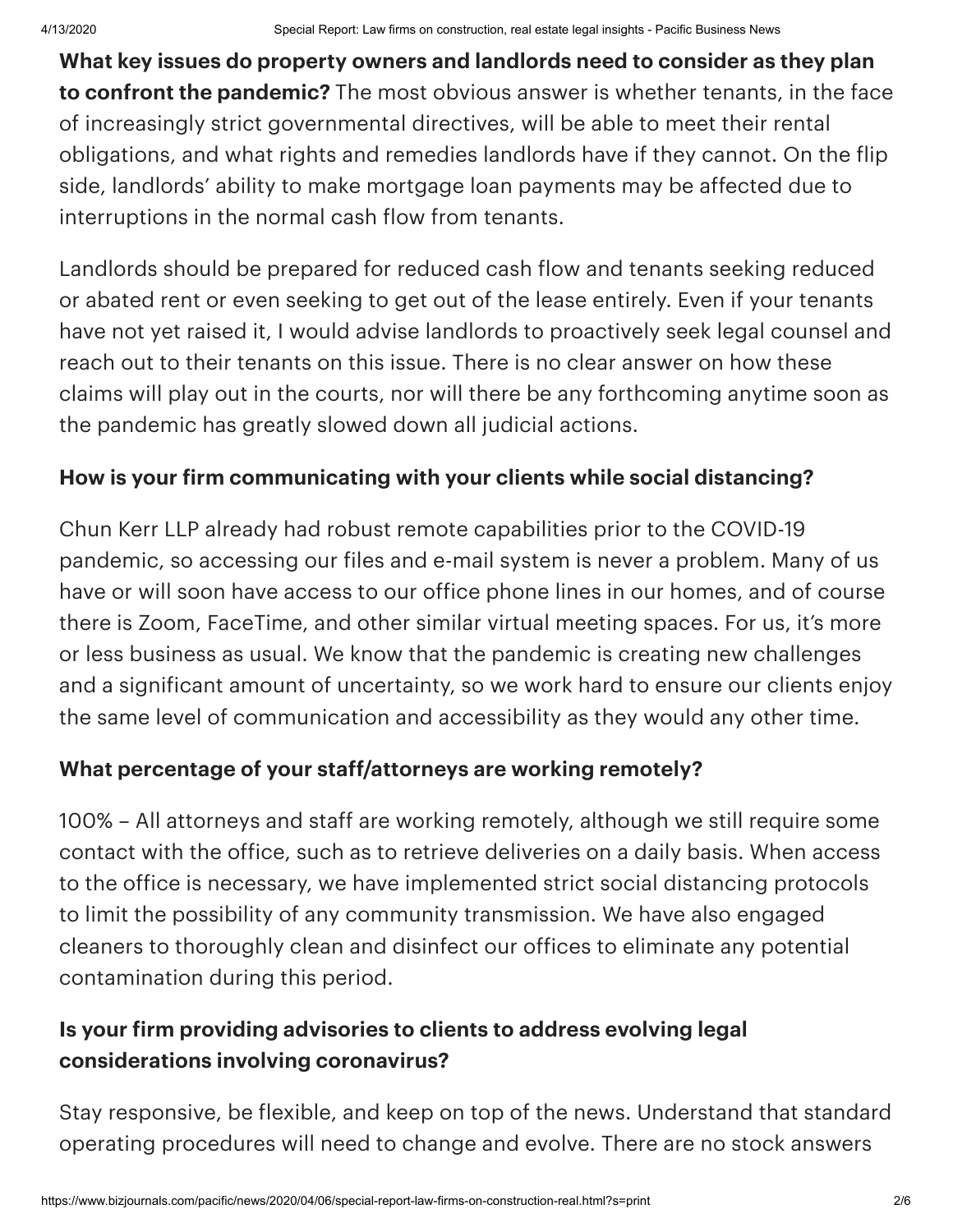as the situation continues to develop and many issues that crop up will be, to some extent, novel and untested.

## **Gregory Kugle**

Director, Damon Key Leong Kupchak Hastert

# **What key issues do property owners and landlords need to consider as they plan to confront the pandemic?**

Commercial landlords are being asked for rent deferrals or reductions by tenants whose businesses have either been shuttered as nonessential by the government proclamations, or those who have seen their customer base dwindle as travel and social distancing restrictions kick in. Landlords and tenants are reviewing their leases and other contracts for force majeure clauses and other terms that may govern when performance by either party is no longer possible or feasible. Another area of concern for those businesses that can remain open is how to create and maintain a work environment that is safe for employees and customers. Many landlords and property owners are also reviewing their insurance coverages for business interruption coverage, or coverage for claims by employees or customers who contract COVID-19 while at their property.

How is your firm communicating with your clients while social distancing? Damon Key has prohibited all in-office meetings with clients, except for the execution of certain legal documents which must be notarized or witnessed. We continue to conduct normal business operations through telephone and Zoom conferencing and e-mail.

## **Vicki Y. Nakahara**

Partner, Carlsmith Ball

# **What key issues do property owners and landlords need to consider as they plan to confront the pandemic?**

In the commercial context, landlords may not receive rent for a number of months from certain tenants. Or, landlords may receive notices from tenants of their inability to pay rent, for a variety of reasons, all of which are related to the COVID-19 situation. Worse yet, some businesses may close down for good. The force majeure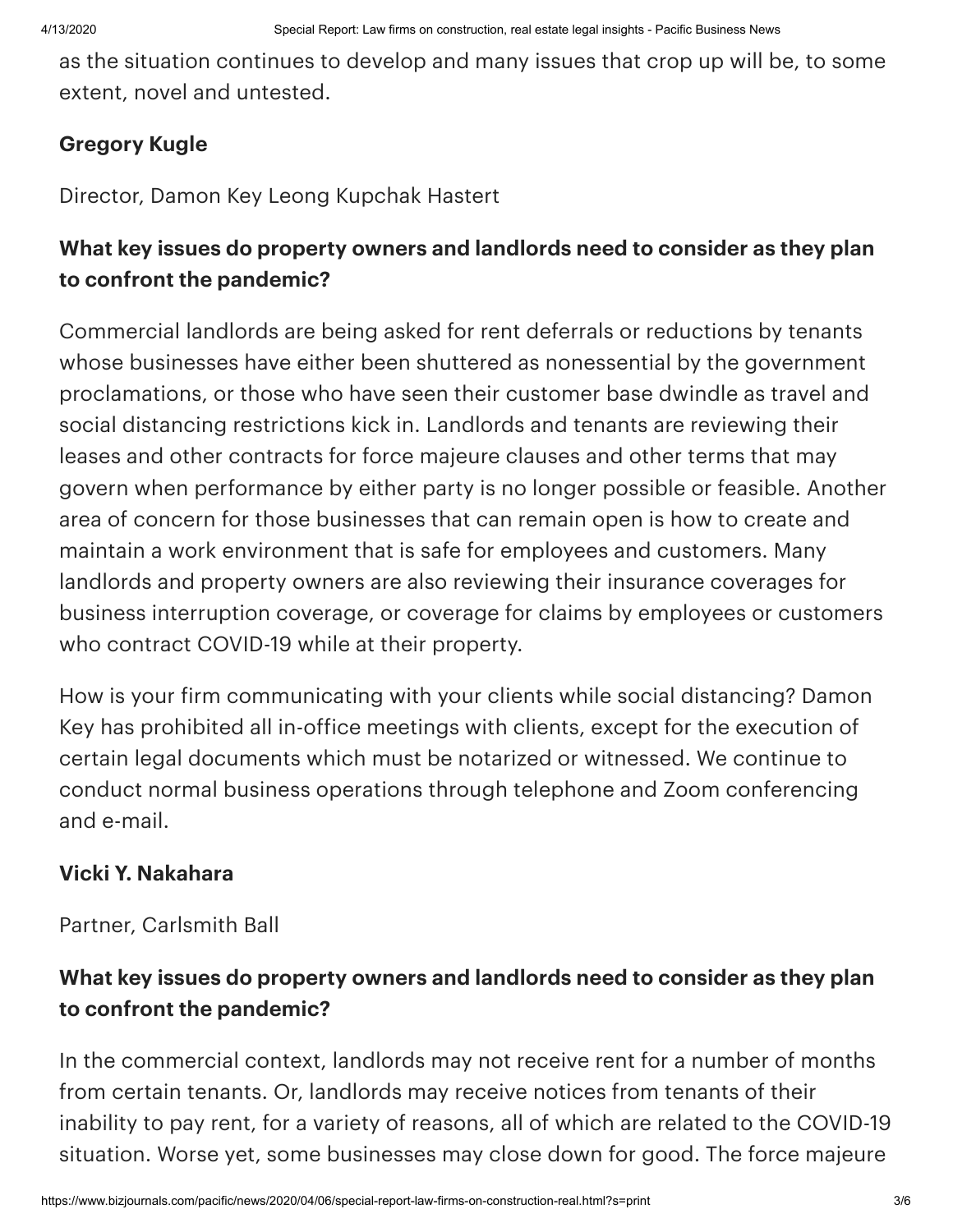clause in contracts and leases will become a focus of how such situations can be addressed. Landlords will need to consider whether to take action against the tenants or to wait it out until the economy improves.

#### **What percentage of your staff/attorneys are working remotely?**

As of now, about 80% of our attorneys and about two-thirds of our staff are working primarily remotely. Some of our staff are on a rotation where they alternate coming in with other staff members. However, there are some staff members, such as our IT staff, that are essential to our business and need to be in the office during most of the work day.

## **Michelle Loudermilk**

Partner, Cades Schutte

# **How is your firm communicating with your clients while social distancing?**

As a professional service provider, Cades Schutte continues to operate as permitted by law, and our attorneys and staff are working remotely to the extent possible.

Our secured systems are designed to protect the confidentiality of client information, and essential functions that cannot be performed offsite continue to be handled onsite by a limited number of people. The Cades Schutte main reception desk is staffed, and calls can be directed to any of our offices on Oahu, Maui, Kauai, and Hawaii. In addition, our individual attorneys are readily available directly by phone or email, and their contact information is on our website at cades.com. If remote communication is not feasible for a client, we will arrange an in-person meeting using recommended social distancing protocols, and our conference rooms are cleaned after each meeting.

# **What percentage of your staff/attorneys are working remotely?**

All of our attorneys are equipped to work remotely, and presently about 60% of our attorneys and staff are working remotely at any given time. There are certain valuable employees in our information technology, finance, and administration departments whose work cannot be performed from home. We also have attorneys and staff who work with original documents, some of which may be very old and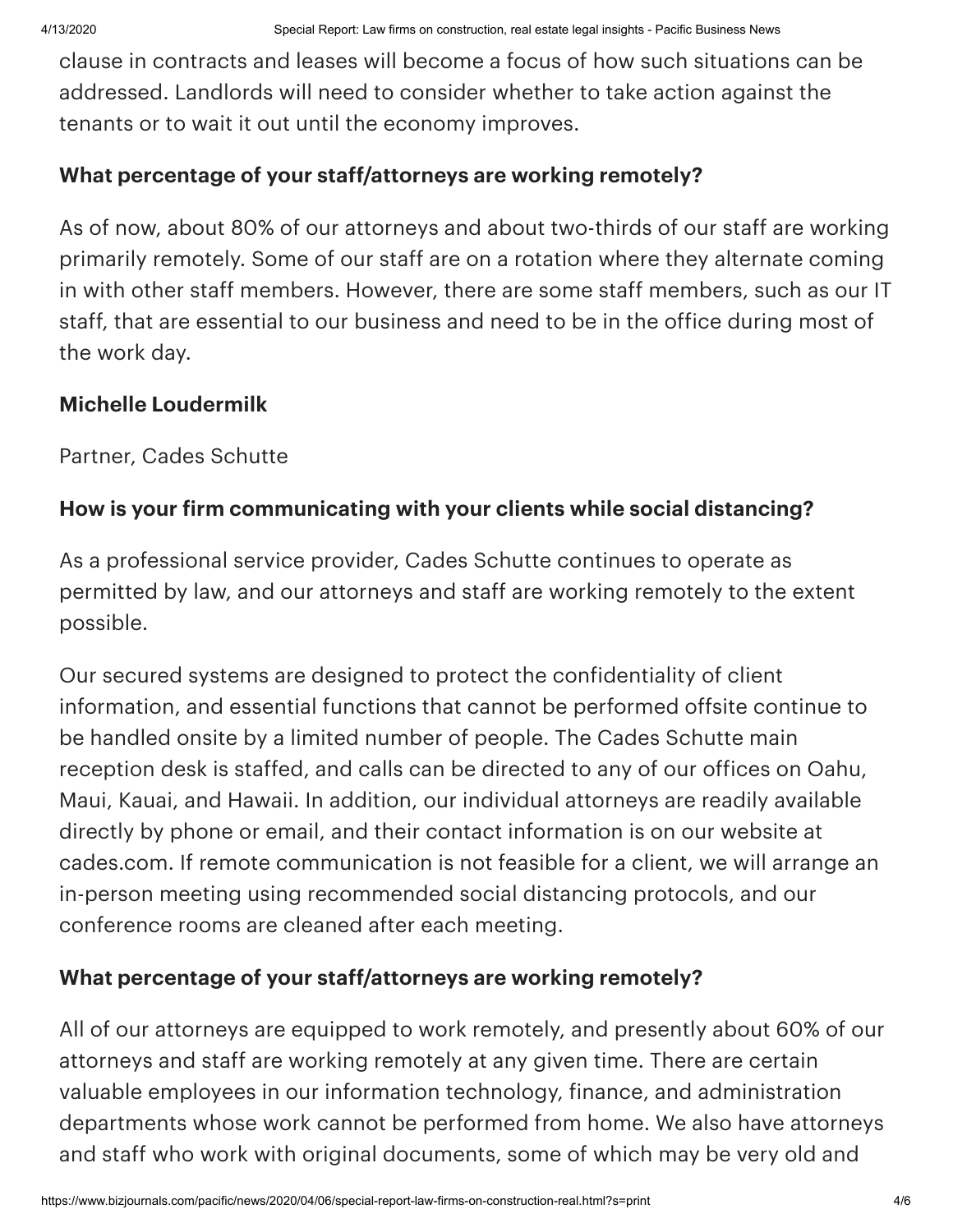delicate, incoming and outgoing postal service and courier mail, and confidential, sealed, or privileged documents that are best kept in our offices. Each attorney's and staff member's circumstance is likely to change with the nature of a particular case or matter at hand, and those who must come to the office are required to practice social distancing.

## **Ryan Engle**

Partner, Bays Lung Rose & Holma

# **Are there any new or upcoming laws regarding the real estate/construction industries?**

Businesses are really struggling with the application of state and county orders designating construction as an essential business but requiring social distancing. Contractors need to keep working, while at the same time protect the health and welfare of their employees. Organizations like the Building Industry Association and General Contractors Association have been providing guidance and developing policies that are important resources. Industry associations will play a big part in establishing the standard of care moving forward.

## **Leighton Yuen, Partner and Jennifer Chin, Associate**

Goodsill, Anderson Quinn & Stifel

# **What key issues do property owners and landlords need to consider as they plan to confront the pandemic?**

COVID-19 affects all segments of the Hawaii economy, particularly hotels and resorts, non-essential retail, and entertainment, including dine-in restaurants and nightclubs. Property owners and landlords need to understand the mounting pressures that their tenants face, particularly those who may not have a large amount of accumulated capital. Besides lost revenues, tenant pressures can include employee retention and payroll, new employment regulations, lost inventory, and bank loans. Landlords face many of the same pressures themselves, especially if they depend on percentage rent revenues. Ideally, landlords and tenants will communicate openly and reasonably regarding the effects that the coronavirus pandemic has on their respective businesses, and it is important that